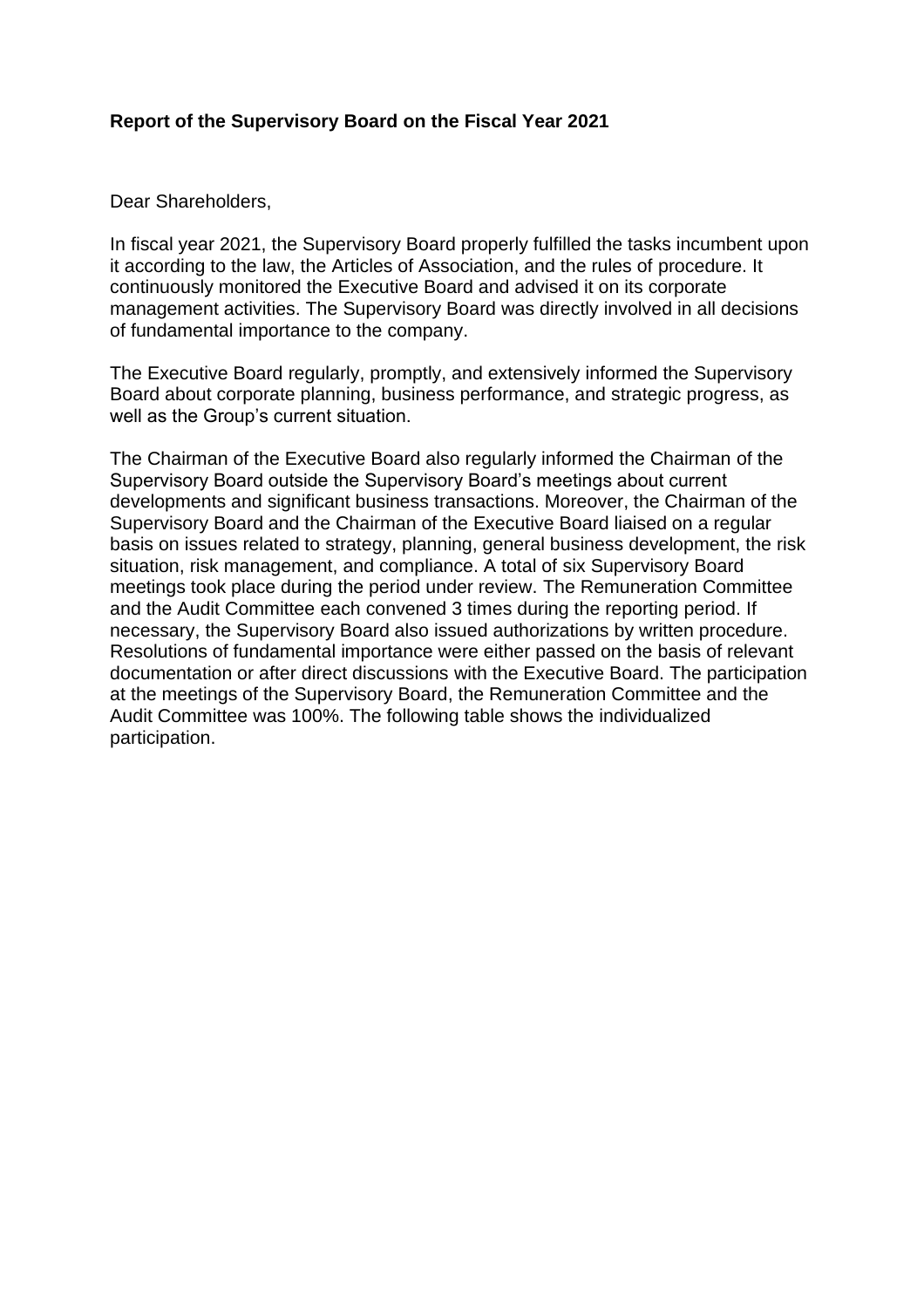| Overview of the Member Participation in Supervisory Board and Committee Meetings for the Fiscal<br><b>Year 2021</b> |                          |       |          |                        |       |          |                               |       |          |
|---------------------------------------------------------------------------------------------------------------------|--------------------------|-------|----------|------------------------|-------|----------|-------------------------------|-------|----------|
|                                                                                                                     | Plenary Sessions of the  |       |          | <b>Audit Committee</b> |       |          | <b>Remuneration Committee</b> |       |          |
|                                                                                                                     | <b>Supervisory Board</b> |       |          |                        |       |          |                               |       |          |
|                                                                                                                     | Atten-                   | Meet- | Partici- | Atten-                 | Mee-  | Partici- | Atten-                        | Meet- | Partici- |
|                                                                                                                     | dance                    | ings  | pation   | dance                  | tings | pation   | dance                         | ings  | pation   |
| Prof. Dr.<br>Wolf-                                                                                                  | 6                        | 6     | 100%     |                        |       |          |                               |       |          |
| gang<br>Maennig<br>(Chair-                                                                                          |                          |       |          |                        |       |          |                               |       |          |
| man)                                                                                                                |                          |       |          |                        |       |          |                               |       |          |
| Prof. Dr.<br>Helmut<br>Grothe                                                                                       | 6                        | 6     | 100%     | 3                      | 3     | 100%     |                               |       |          |
| (Deputy<br>Chair-<br>man)                                                                                           |                          |       |          |                        |       |          |                               |       |          |
| Dr.<br>Edgar<br>Löffler                                                                                             | 6                        | 6     | 100%     | 3                      | 3     | 100%     | 3                             | 3     | 100%     |
| Frank<br>Persch-<br>mann                                                                                            | 6                        | 6     | 100%     | 3                      | 3     | 100%     | 3                             | 3     | 100%     |
| Albert<br>Rup-<br>precht                                                                                            | 6                        | 6     | 100%     | 3                      | 3     | 100%     |                               |       |          |
| Jutta<br>Ludwig                                                                                                     | 6                        | 6     | 100%     |                        |       |          |                               |       | 100      |
| <b>Total</b>                                                                                                        |                          |       | 100%     |                        |       | 100%     |                               |       | 100%     |

## **KEY TOPICS ADDRESSED BY THE SUPERVISORY BOARD**

The following key topics formed the focus of the individual Supervisory Board meetings:

At the meeting on January 19, 2021, the Executive Board mainly reported on the preliminary key figures for the fiscal year 2021, the economic situation and the current status of major projects. The Supervisory Board also discussed the declaration on compliance submitted within the framework of the Corporate Governance Code. Furthermore, the risk report of the company, which describes the most important risk positions and the risk management in the group, was approved and the sustainability report was discussed. The Executive Board also provided information about further steps in China for the Radiopharma division and about current development projects.

The main subject of the meetings on the 25 March and the 14 April 2021 was the review of the annual financial statements and the management reports for the Group and the company. In addition, the Executive Board reported on the economic situation, the Brazilian business, the planned company site in Jintan (China), and on PentixaPharm. The meeting on 2 June 2021 focused primarily on the business figures for the 1st quarter of 2021, the formation of an Audit Committee as well as preparations for the Annual General Meeting.

The Supervisory Board meeting on 10 August 2021 mainly discussed the business figures for the 2nd quarter of 2021 and ongoing projects, including the expansion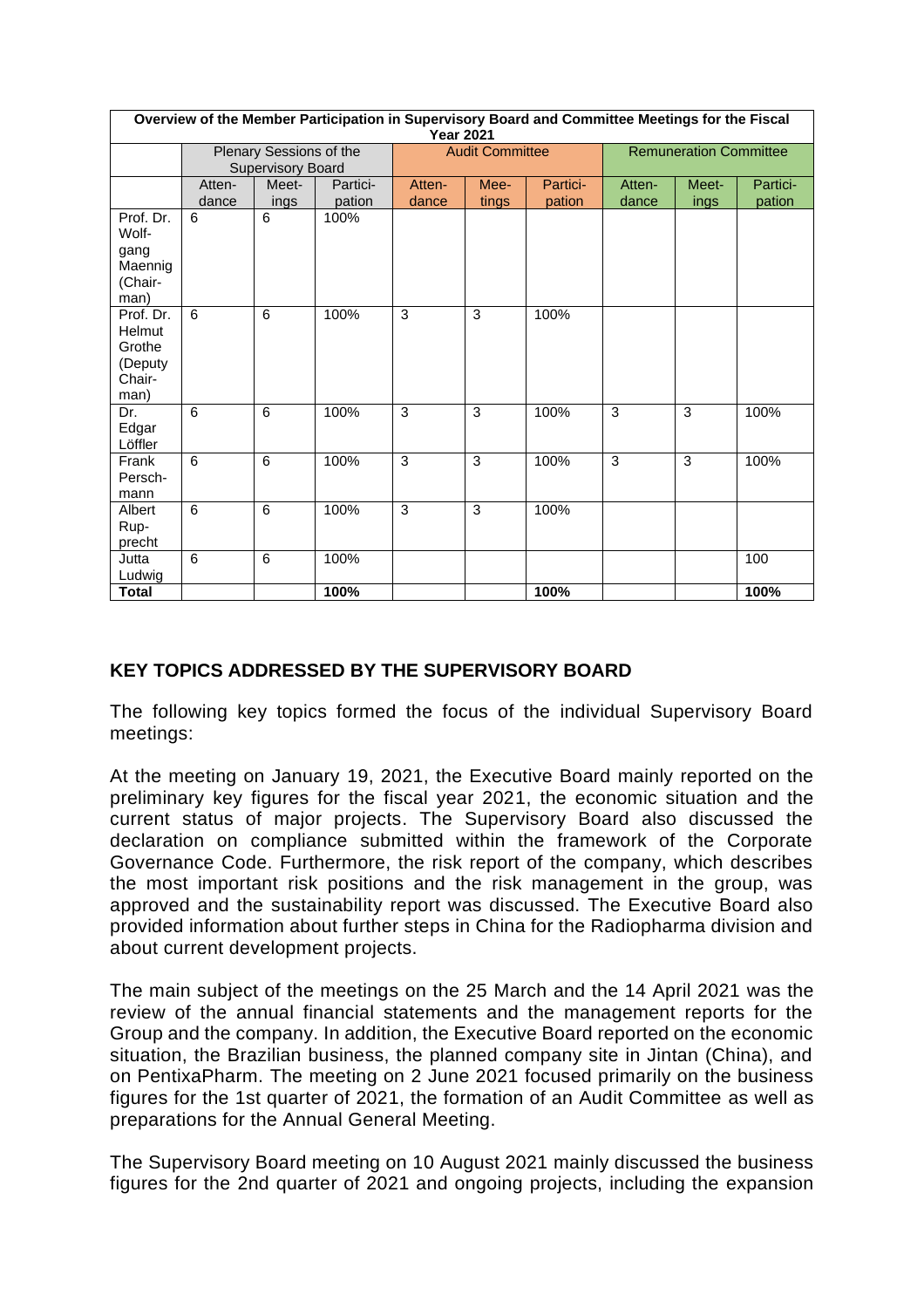projects at the Berlin and Dresden sites. The tasks of the Audit Committee were also determined.

The focus of the meeting on 29 October 2021 was the presentation and approval of the budget for the 2022 financial year as well as the presentation of the business figures for the 3rd quarter of 2021. Further topics were the strategic orientation in the Medical and Isotope Products segments as well as the adjustment of rules of procedure for the Supervisory Board. In addition, a training event on the Act to Strengthen Financial Market Integrity was held and the Declaration of Conformity with the German Corporate Governance Code was approved.

## **COMMITTEE ACTIVITIES**

#### Remuneration Committee

The members of the Remuneration Committee are:

- Dr. Edgar Löffler
- Frank Perschmann

The **Remuneration Committee** met three time during the reporting period and mainly dealt with the contracts of the Executive Board members. For this purpose, the Remuneration Committee prepared the resolutions of the Supervisory Board on the determination of the performance criteria and the targets for the variable remuneration, the determination and review of the appropriateness of the Executive Board remuneration and the approval of the remuneration report. The Supervisory Board's resolution on the adjustment on the remuneration system for the Executive Board was prepared.

#### Audit Committee

The members of the Audit Committee are:

- Frank Perschmann (Chairman)
- Prof. Dr. Helmut Grothe
- Dr. Edgar Löffler
- Albert Rupprecht

The Audit Committee met three times in the financial year 2021.

The meetings focused in particular on monitoring the accounting process and on issues relating to the effectiveness of the internal control system and its further development, the effectiveness of the risk management system, and the internal audit system.

#### **CORPORATE GOVERNANCE PRINCIPLES**

In the period under review, the Supervisory Board continued to deal with the further development of the standards of good and responsible corporate governance, taking into account the German Corporate Governance Code as amended on February 7, 2017. On December 3, 2021, the Executive Board and the Supervisory Board issued a new Declaration of Conformity with the German Corporate Governance Code. Additional details regarding Corporate Governance are available in the Group's Corporate Governance Report, which is published on the Group's website in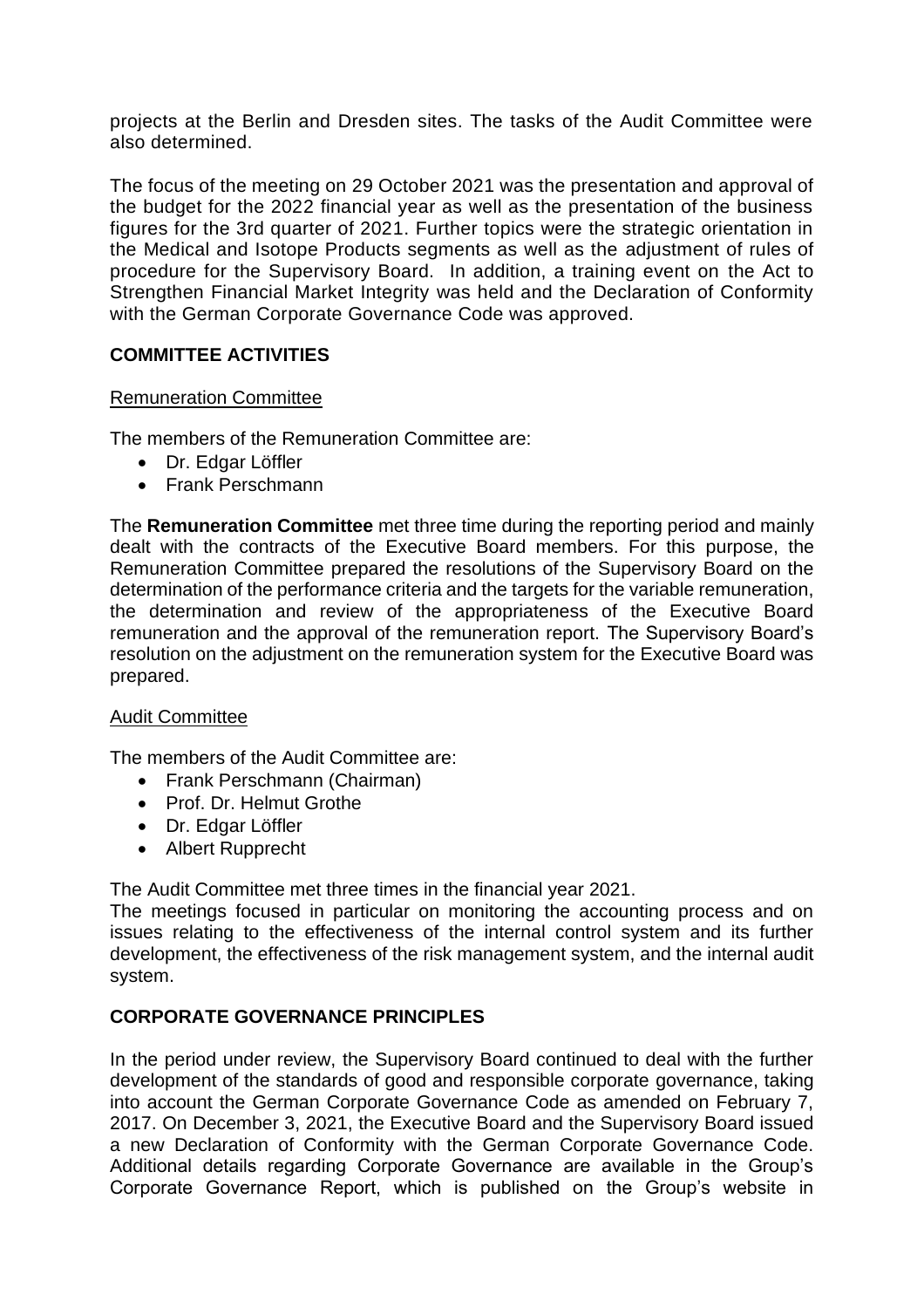connection with the Declaration on Compliance. In the period under review, there were no conflicts of interest among members of the Supervisory Board.

## **EFFICIENCY REVIEW**

The Supervisory Board regularly evaluates how effective it is as a body as a whole and how its committees perform their duties. A comprehensive review was conducted in October 2021. The results were discussed by the Supervisory Board in January 2022. No significant deficiencies were identified. The next review is planned for the current financial year.

# **TRAINING AND CONTINUING EDUCATION**

The members of the Supervisory Board are responsible for the training and continuing education measures required for their tasks, such as on changes in the legal framework, and are supported in this by the company. In the reporting year, an internal seminar took place on the topic of balance sheet control in accordance with the Financial Market Integrity Strengthening Act (FISG), which came into force in July 2021.

## **AUDIT OF THE ANNUAL FINANCIAL STATEMENTS 2021**

The annual financial statements of Eckert & Ziegler Strahlen- und Medizintechnik AG, the consolidated financial statements of the Eckert & Ziegler Group, and the management reports were audited, together with the accounting system, by the auditors appointed by the Annual General Meeting for fiscal year 2021, BDO AG Wirtschaftsprüfungsgesellschaft, Berlin, Germany. The auditor has concluded that all legal requirements have been met and has granted an unqualified auditor's opinion. Furthermore, the auditor has concluded that the Executive Board has implemented the measures incumbent upon it pursuant to Section 91 (2) of the German Stock Corporation Act (Aktiengesetz, AktG) regarding the establishment of a risk-monitoring system in a suitable form and that this system is suitable for the early detection of developments that endanger the continued existence of the company as a going concern. In regard to the report presented by the Executive Board on the company's relationships to affiliated enterprises in accordance with Section 312 AktG (affiliated company report), the auditor has confirmed that the statements made in the report are correct and that the payments made by the company for the legal transactions listed in the report were not inappropriately high.

The annual financial statements, including the affiliated company report and the auditor's audit report, were submitted to the Supervisory Board. A representative of the auditor took part in the Supervisory Board's balance-sheet meetings on 24 and 29 March 2022and reported on the key findings of the audit. The Supervisory Board acknowledged and approved the auditor's results.

Based on its subsequent examination, the Supervisory Board raises no objections against the audited annual financial statements and the affiliated company report, including the Executive Board's concluding statement. The Supervisory Board therefore approved the annual financial statements of Eckert & Ziegler Strahlen- und Medizintechnik AG and the consolidated financial statements of the Eckert & Ziegler Group. The annual financial statements of Eckert & Ziegler Strahlen- und